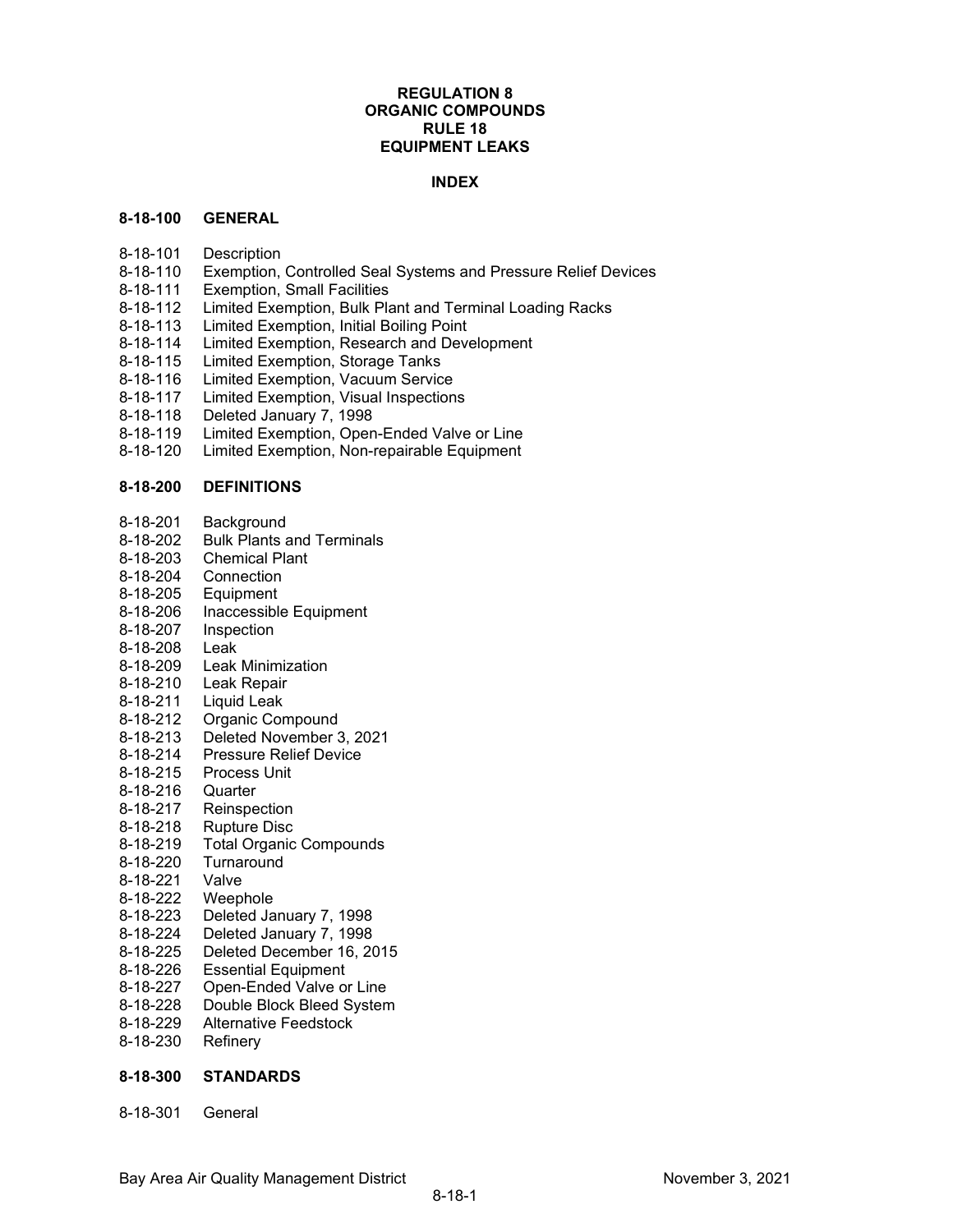- 8-18-302 Valves
- 8-18-303 Pumps and Compressors
- 8-18-304 Connections
- 8-18-305 Pressure Relief Devices
- 8-18-306 Non-repairable Equipment
- 8-18-307 Liquid Leak
- 8-18-308 Alternate Compliance
- 8-18-309 Open-Ended Line or Valve<br>8-18-310 Recurrent Leaks
- 8-18-310 Recurrent Leaks<br>8-18-311 Mass Emissions
- Mass Emissions

### **8-18-400 ADMINISTRATIVE REQUIREMENTS**

- 8-18-401 Inspection<br>8-18-402 Identification
- 8-18-402 Identification<br>8-18-403 Visual Inspec
- **Visual Inspection Schedule**
- 8-18-404 Alternate Inspection Schedule
- 8-18-405 Alternate Emission Reduction Plan
- 8-18-406 Interim Compliance
- 8-18-407 Recurrent Leak Schedule

### **8-18-500 MONITORING AND RECORDS**

- 8-18-501 Portable Hydrocarbon Detector<br>8-18-502 Records
- Records
- 8-18-503 Reports

# **8-18-600 MANUAL OF PROCEDURES**

- 8-18-601 Analysis of Samples
- 8-18-602 Inspection Procedures
- 8-18-603 Determination of Control Efficiency<br>8-18-604 Determination of Mass Emissions
- Determination of Mass Emissions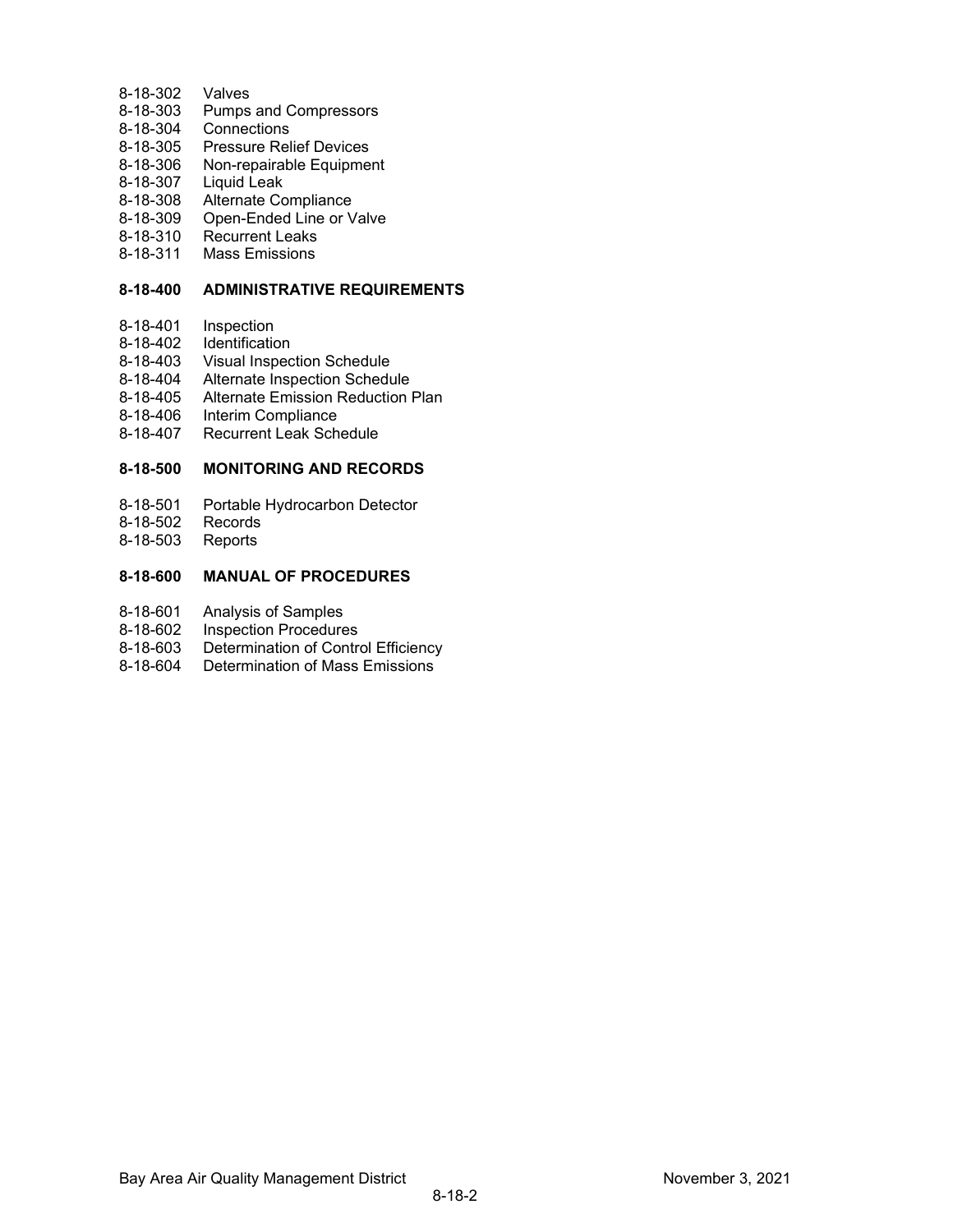# **REGULATION 8 ORGANIC COMPOUNDS RULE 18 EQUIPMENT LEAKS**

(Adopted October 1, 1980)

### **8-18-100 GENERAL**

**8-18-101 Description:** The purpose of this Rule is to limit emissions of total organic compounds from equipment leaks at refineries, chemical plants, bulk plants, and bulk terminals including, but not limited to: valves, connectors, pumps, compressors, pressure relief devices, diaphragms, hatches, sight-glasses, fittings, sampling ports, meters, pipes, and vessels.

*(Amended 3/17/82; 3/4/92; 1/7/98; 1/21/04; 9/15/04; 12/16/15; 11/3/21)*

**8-18-110 Exemption, Controlled Seal Systems and Pressure Relief Devices:** The provisions of this Rule shall not apply to seal systems and pressure relief devices vented to a vapor recovery or disposal system which reduces the emissions of organic compounds from the equipment by 95% or greater as determined according to Section 8-18-603.

*(Amended, Renumbered 1/7/98; Amended 1/21/04)*

- **8-18-111 Exemption, Small Facilities:** The provisions of this rule shall not apply to facilities which have less than 100 valves or less than 10 pumps and compressors. Such facilities are subject to the requirements of Regulation 8, Rule 22.
- *(Adopted 3/4/92; Amended, Renumbered 1/7/98)* **8-18-112 Exemption, Bulk Plant and Terminal Loading Racks:** The provisions of this rule shall not apply to those connections at the interface between the loading rack and the vehicle being loaded.

*(Adopted 3/4/92; Amended, Renumbered 1/7/98)*

- **8-18-113 Limited Exemption, Initial Boiling Point:** Until January 1, 2018, the provisions of Sections 8-18-400 shall not apply to equipment which handle organic liquids having an initial boiling point greater than 302° F.
- *(Adopted 3/4/92; Amended, Renumbered 1/7/98, Amended 12/16/15)* **8-18-114 Limited Exemption, Research and Development:** The provisions of Sections 8- 18-401, 402 and 502 shall not apply to research and development plants which produce only non-commercial products solely for research and development purposes.

*(Adopted 3/4/92; Amended, Renumbered 1/7/98)*

- **8-18-115 Limited Exemption, Storage Tanks:** The provisions of this rule shall not apply to appurtenances on storage tanks including pressure relief devices, which are subject to requirements contained in Regulation 8, Rule 5: Storage of Organic Liquids.
- *(Adopted January 7, 1998)* **8-18-116 Limited Exemption, Vacuum Service:** The provisions of Sections 8-18-400 and 502 shall not apply to equipment in vacuum service.

*(Amended January 7, 1998)*

**8-18-117 Limited Exemption, Visual Inspection:** The provisions of Section 8-18-403 shall not apply to days when a facility is not staffed.

*(Amended, Renumbered January 7, 1998)*

- **8-18-118 Deleted January 7, 1998**
- **8-18-119 Limited Exemption, Open-Ended Valve or Line:** The provisions of Section 8-18- 309 shall not apply to the following:
	- 119.1 Open-ended valves or lines in an emergency shutdown system which are designed to open automatically in the event of a process upset.
	- 119.2 Open-ended valves or lines containing materials which would autocatalytically polymerize or would present an explosion, serious overpressure, or other safety hazard if capped or equipped with a double block and bleed system.

*(Adopted December 16, 2015)*

**8-18-120 Limited Exemption, Non-repairable Equipment:** The provisions of Sections 8-18- 306 and 311 shall not apply to equipment added to the non-repairable equipment list prior to December 16, 2015 except that: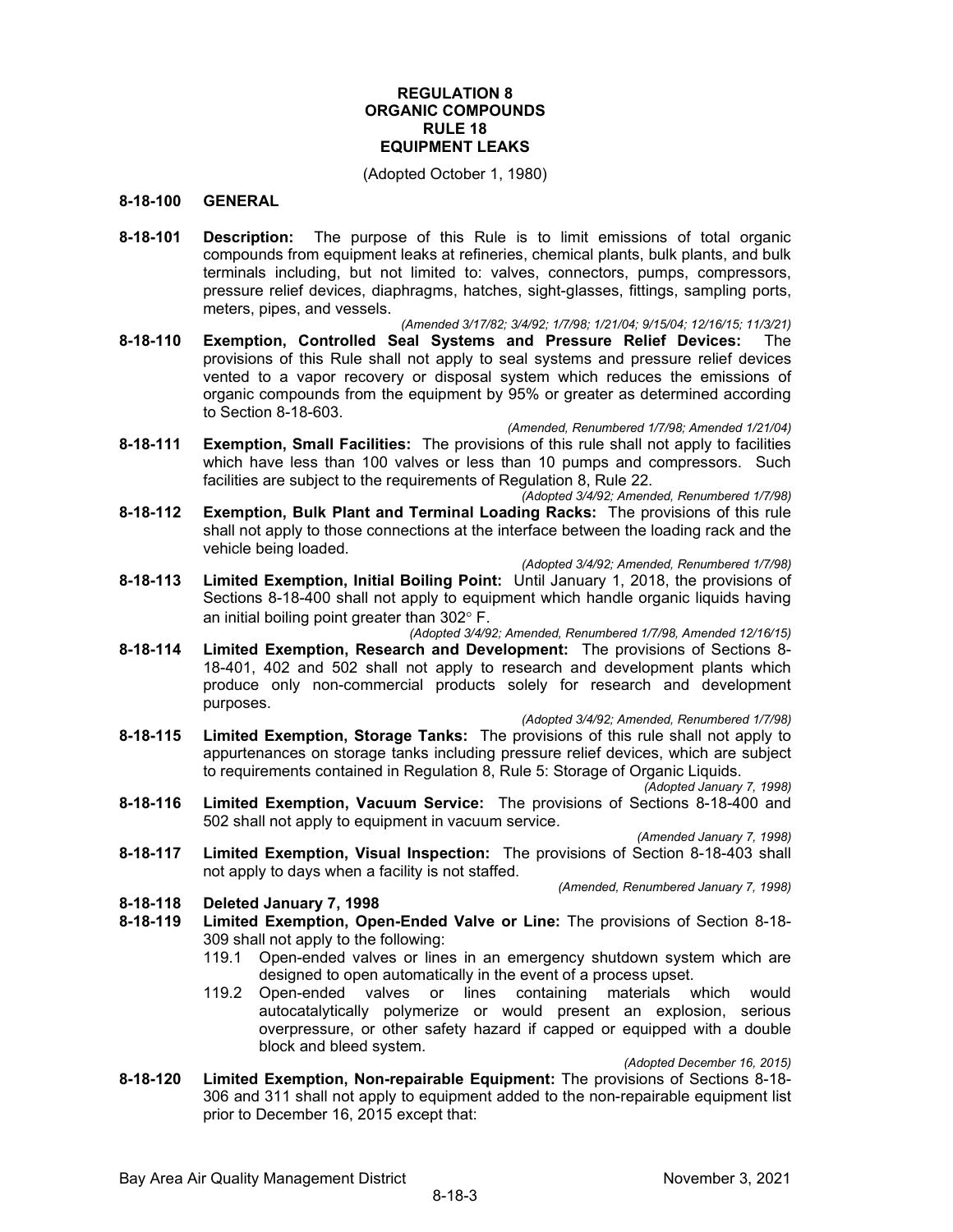- 120.1 The equipment must be counted toward the total number of pieces of equipment allowed by Section 8-18-306.2.
- 120.2 Any connection on the list must be counted as two valves toward the total number of non-repairable valves allowed by Section 8-18-306.2.
- 120.3 Any valve on the list with a leak that cannot be minimized below a concentration of 10,000 parts per million (ppm), expressed as methane, may not remain on the list for more than 45 days after leak discovery unless the mass emission rate has been measured in accordance with Section 8-18-604 and has been determined to be less than 15 pounds per day.
- 120.4 The equipment must be repaired or replaced within five years or at the next scheduled turnaround, whichever date comes first.

*(Adopted December 16, 2015)*

### **8-18-200 DEFINITIONS**

- **8-18-201 Background:** The ambient concentration of total organic compounds determined at least 3 meters (10 feet) upwind from the equipment to be inspected and not influenced by any specific emission point as indicated by a hydrocarbon analyzer specified by Section 8-18-501. *(Amended March 4, 1992)*
- **8-18-202 Bulk Plants and Terminals:** A distribution facility that is subject to Regulation 8, Rule 6, 33 or 39.

#### *(Amended, Renumbered 1/7/98, Amended 12/16/15)*

- **8-18-203 Chemical Plant:** Any facility engaged in producing organic or inorganic chemicals and/or manufacturing products by chemical processes, including (1) any facility or operation that has 325 as the first three digits in the North American Industrial Classification Standard (NAICS) code, (2) any facility that manufactures industrial inorganic and organic chemicals; plastic and synthetic resins, synthetic rubber, synthetic and other manmade fibers; drugs; soap, detergents and cleaning preparations; perfumes, cosmetics, and other toilet preparations; paints, varnishes, lacquers, enamels, and allied products; agricultural chemicals; safflower and sunflower oil extracts; and (3) any facility engaged in re-refining.
- *(Amended, Renumbered 1/7/98; Amended 1/21/04, 12/16/15)* **8-18-204 Connection:** Flanged, screwed, or other joined fittings used to connect any piping or equipment, including any fitting connecting equipment to piping or other equipment, such as a valve bonnet flange or pump flange

*(Amended, Renumbered 1/7/98; Amended 1/21/04, 12/16/15)*

- **8-18-205 Equipment:** All components including, but not limited to: valves, connections, pumps, compressors, pressure relief devices, diaphragms, hatches, fittings, sampling ports, pipes, plugs, gauges or sight-glasses.
	- *(Amended, Renumbered 1/7/89, Amended 12/16/15)*
- **8-18-206 Inaccessible Equipment:** Any equipment located over 13 feet above the ground when access is required from the ground; or any equipment located over 6.5 feet away from a platform when access is required from a platform.

*(Amended, Renumbered January 7, 1998)*

- **8-18-207 Inspection:** The determination of the concentration of total organic compounds leaking from equipment using EPA Reference Method 21 as required by Section 8- 18-501.
- *(Amended, Renumbered January 7, 1998)* **8-18-208 Leak:** The concentration of total organic compounds above background, expressed as methane, as measured in accordance with Section 8-18-602.

*(Amended, Renumbered 1/7/98; 1/21/04, Amended 12/16/15)* **8-18-209 Leak Minimization:** Reducing the leak to the lowest achievable level using best modern practices and without shutting down the process the equipment serves. Leak minimization is the most common method for repair. Leak minimization includes but is not limited to tightening of packing gland nuts, injecting lubricant into lubricated packing, tightening bonnet bolts, tightening flange bolts, or installing plugs or caps into open ended lines or valves. Cleaning, scrubbing, or washing equipment alone is not considered best modern practice.

*(Renumbered 3/17/82; Amended 3/4/92, 1/7/98, 12/16/15)*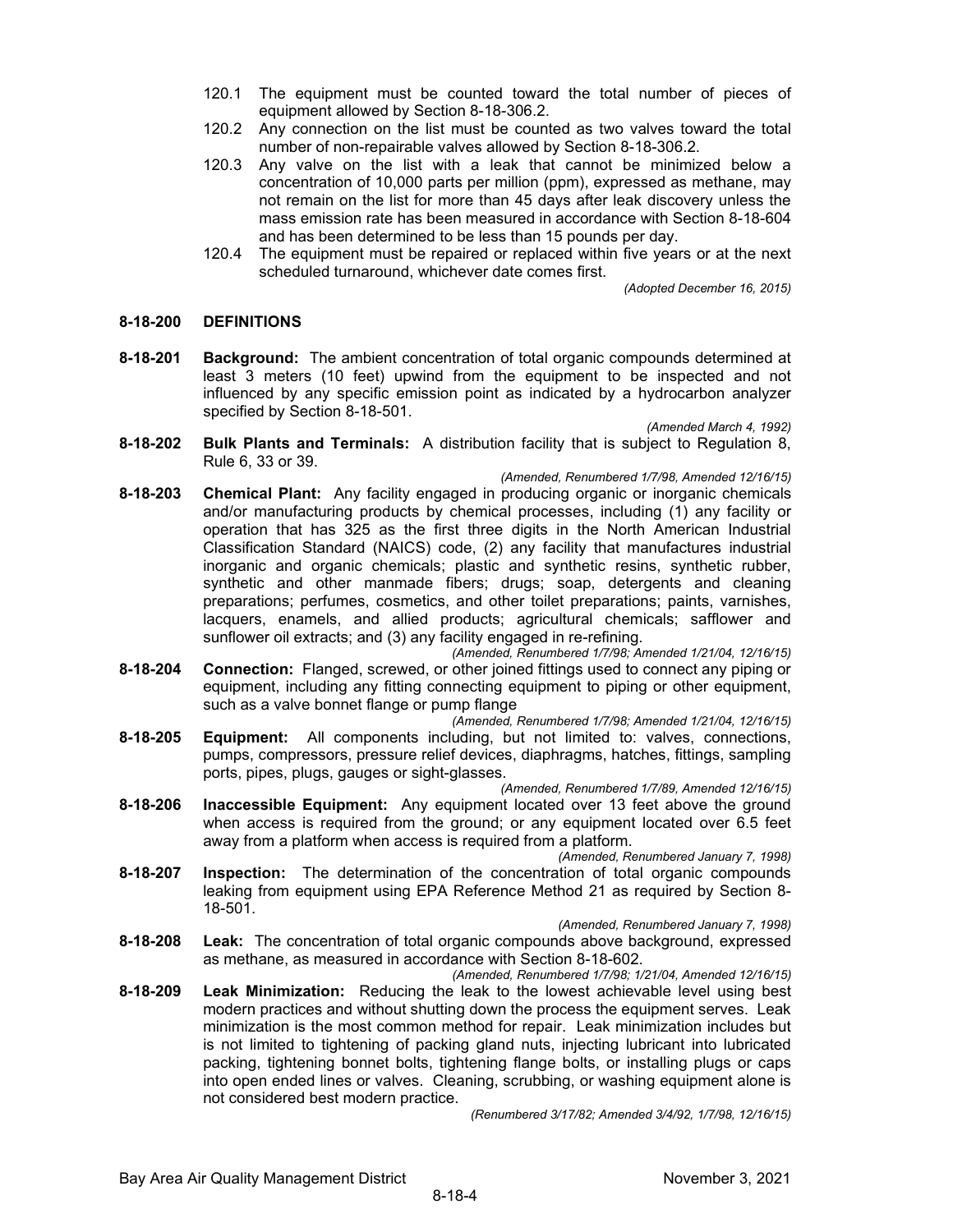- **8-18-210 Leak Repair:** The tightening, adjustment, addition of material, or the replacement of the equipment using best modern practices, which reduces the leakage to the atmosphere below the applicable standard in Section 8-18-300.
	- *(Renumbered 3/17/82; Amended 3/4/92; 1/7/98, 12/16/15)*
- **8-18-211 Liquid Leak:** Dripping of liquid at a rate of greater than 3 drops per minute and a concentration of total organic compounds greater than the applicable leak standard in Section 8-18-300.

*(Amended, Renumbered January 7, 1998)*

**8-18-212 Organic Compound:** Any compound of carbon, excluding methane, carbon monoxide, carbon dioxide, carbonic acid, metallic carbides or carbonates and ammonium carbonate.

*(Amended, Renumbered January 7, 1998)*

- **8-18-213 Deleted November 3, 2021**
- **8-18-214 Pressure Relief Device:** The automatic pressure-relieving device actuated by the static pressure upstream of the device including, but not limited to, pressure relief valves and rupture disks.

*(Amended, Renumbered January 7, 1998)*

**8-18-215 Process Unit:** A manufacturing process which is independent of other processes and is continuous when supplied with a constant feed or raw materials and has sufficient storage facilities for product.

*(Amended, Renumbered January 7, 1998)* **8-18-216 Quarter:** One of the four consecutive 3-month divisions of the calendar year beginning on January 1.

*(Amended, Renumbered January 7, 1998)*

**8-18-217 Reinspection:** Any inspection following the minimization or repair of leaking equipment.

*(Amended, Renumbered January 7, 1998)*

- **8-18-218 Rupture Disc:** The thin metal diaphragm held between flanges.
- *(Amended, Renumbered January 7, 1998)* **8-18-219 Total Organic Compounds:** The concentration of organic compounds and methane as indicated by a hydrocarbon analyzer as specified by Section 8-18-501.

*(Amended, Renumbered 1/7/98; Amended 1/21/04)*

**8-18-220 Turnaround:** The scheduled shutdown of a process unit for maintenance and repair work.

*(Amended, Renumbered January 7, 1998)*

**8-18-221 Valve:** Any device that regulates the flow of process material by means of an external actuator acting to permit or block passage of liquids or gases.

*(Amended, Renumbered January 7, 1998)* **8-18-222 Weephole:** A drain hole in the discharge horn of a pressure relief device.

*(Adopted January 7, 1998)*

- 
- **8-18-223 Deleted January 7, 1998 8-18-224 Deleted January 7, 1998**
- **8-18-225 Deleted December 16, 2015**
- **Essential Equipment:** Any valve, connection, pressure relief device, pump or compressor that cannot be taken out of service without shutting down the process unit that it serves.
- *(Adopted December 16, 2015)* **8-18-227 Open-Ended Valve or Line:** Any valve, except a safety relief valve, having one side of the valve seat in contact with process fluid and one side open to the atmosphere, either directly or through open piping.
	- *(Adopted December 16, 2015)*
- **8-18-228 Double Block Bleed System:** Two block valves connected in series with a bleed valve or line that can vent the line between the two block valves.

*(Adopted December 16, 2015)*

**8-18-229 Alternative Feedstock:** Any feedstock, intermediate, product or byproduct material that contains organic material that is not derived from crude oil product, coal, natural gas, or any other fossil-fuel based organic material.

*(Adopted November 3, 2021)*

**8-18-230 Refinery:** An establishment that is located on one or more contiguous or adjacent properties that processes any petroleum or alternative feedstock to produce more usable products such as gasoline, diesel fuel, aviation fuel, lubricating oils, asphalt or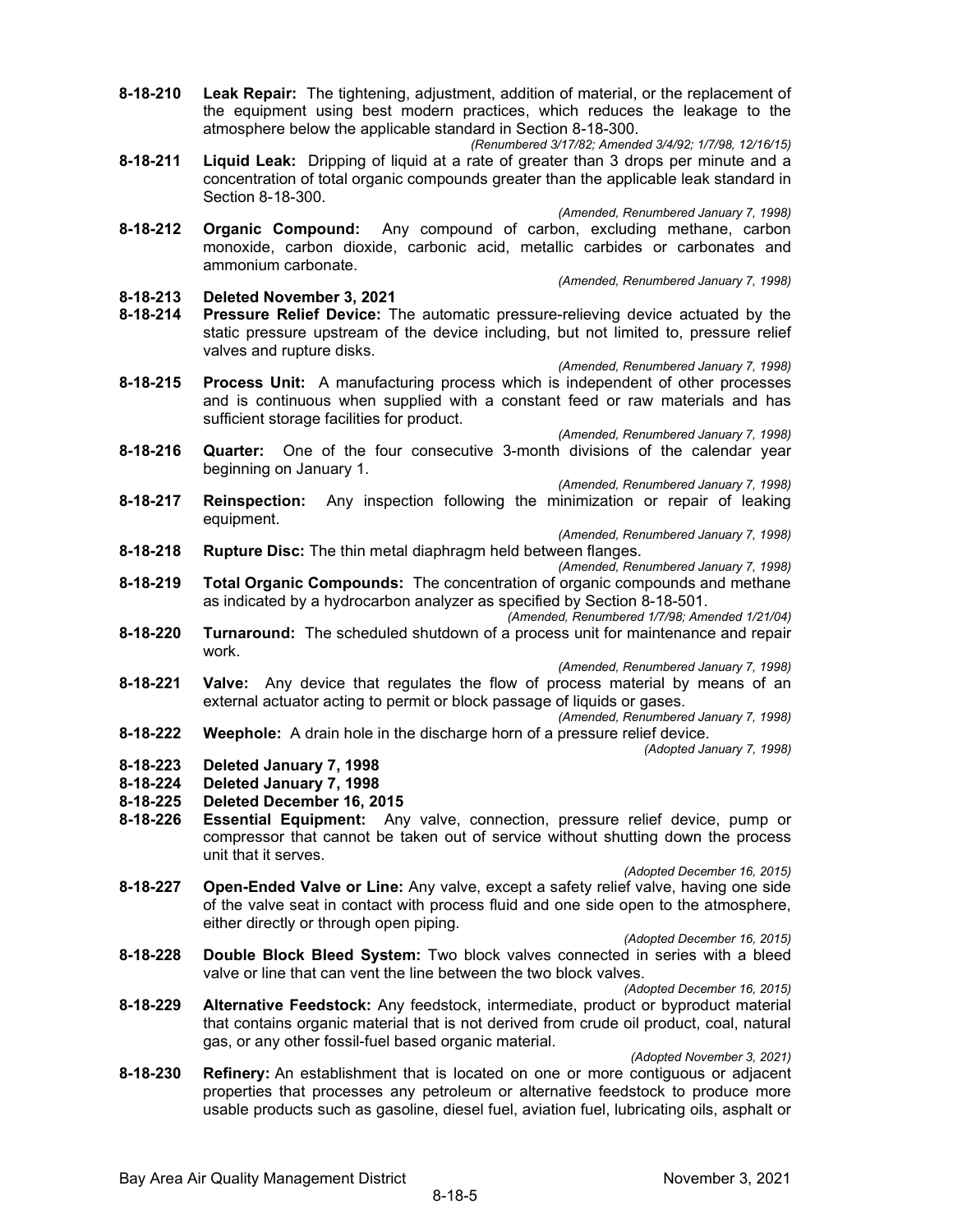petrochemical feedstocks, or any other similar product. Refinery processes include separation processes (e.g., atmospheric or vacuum distillation, and light ends recovery), conversion processes (e.g., cracking, reforming, alkylation, polymerization, isomerization, coking, and visbreaking), treating processes (e.g., hydrodesulfurization, hydrotreating, chemical sweetening, acid gas removal, and deasphalting), feedstock and product handling (e.g., storage, crude oil blending, non-crude oil feedstock blending, product blending, loading, and unloading), and auxiliary facilities (e.g., boilers, waste water treatment, hydrogen production, sulfur recovery plant, cooling towers, blowdown systems, compressor engines, and power plants).

*(Adopted November 3, 2021)*

### **8-18-300 STANDARDS**

**8-18-301 General:** Except for valves, pumps and compressors, connections and pressure relief devices subject to the requirements of Sections 8-18-302, 303, 304, 305 and 306, a person shall not use any equipment that leaks total organic compounds in excess of 100 ppm unless the leak has been discovered by the operator, minimized within 24 hours and repaired within 7 days.

*(Amended 7/15/81; 3/17/82; 9/6/89; 3/4/92; 1/7/98)*

- **8-18-302 Valves:** Except as provided in Section 8-18-306, a person shall not use any valve that leaks total organic compounds in excess of 100 ppm unless one of the following conditions is met:
	- 302.1 If the leak has been discovered by the operator, minimized within 24 hours and repaired within 7 days; or
	- 302.2 If the leak has been discovered by the APCO, the leak must be repaired within 24 hours.

*(Adopted 3/4/92; Amended 1/7/98, 1/21/04, 12/16/15)*

- **8-18-303 Pumps and Compressors:** Except as provided in Section 8-18-306, a person shall not use any pump or compressor that leaks total organic compounds in excess of 500 ppm unless one of the following conditions is met:
	- 303.1 If the leak has been discovered by the operator, minimized within 24 hours and repaired within 7 days; or
	- 303.2 If the leak has been discovered by the APCO, the leak must be repaired within 24 hours.

*(Adopted 3/4/92; Amended 1/7/98, 1/21/04, 12/16/15)*

- **8-18-304 Connections:** Except as provided in Section 8-18-306, a person shall not use any connection that leaks total organic compounds in excess of 100 ppm unless one of the following conditions is met:
	- 304.1 If the leak has been discovered by the operator, minimized within 24 hours and repaired within 7 days; or
	- 304.2 If the leak has been discovered by the APCO, the leak must be repaired within 24 hours.

*(Adopted 3/4/92; Amended 1/7/98, 1/21/04, 12/16/15)*

**8-18-305 Pressure Relief Devices:** Except as provided in Section 8-18-306, a person shall not use any pressure relief device that leaks total organic compounds in excess of 500 ppm unless the leak has been discovered by the operator, minimized within 24 hours and repaired within 15 days; or if the leak has been discovered by the APCO, minimized within 24 hours and repaired within 7 days.

*(Amended 1/7/98, 12/16/15)*

**8-18-306 Non-repairable Equipment:** Any essential equipment leak that cannot be repaired as required by Section 8-18-302, 303, 304 or 305 may be placed on a non-repairable list provided the operator complies with the following conditions: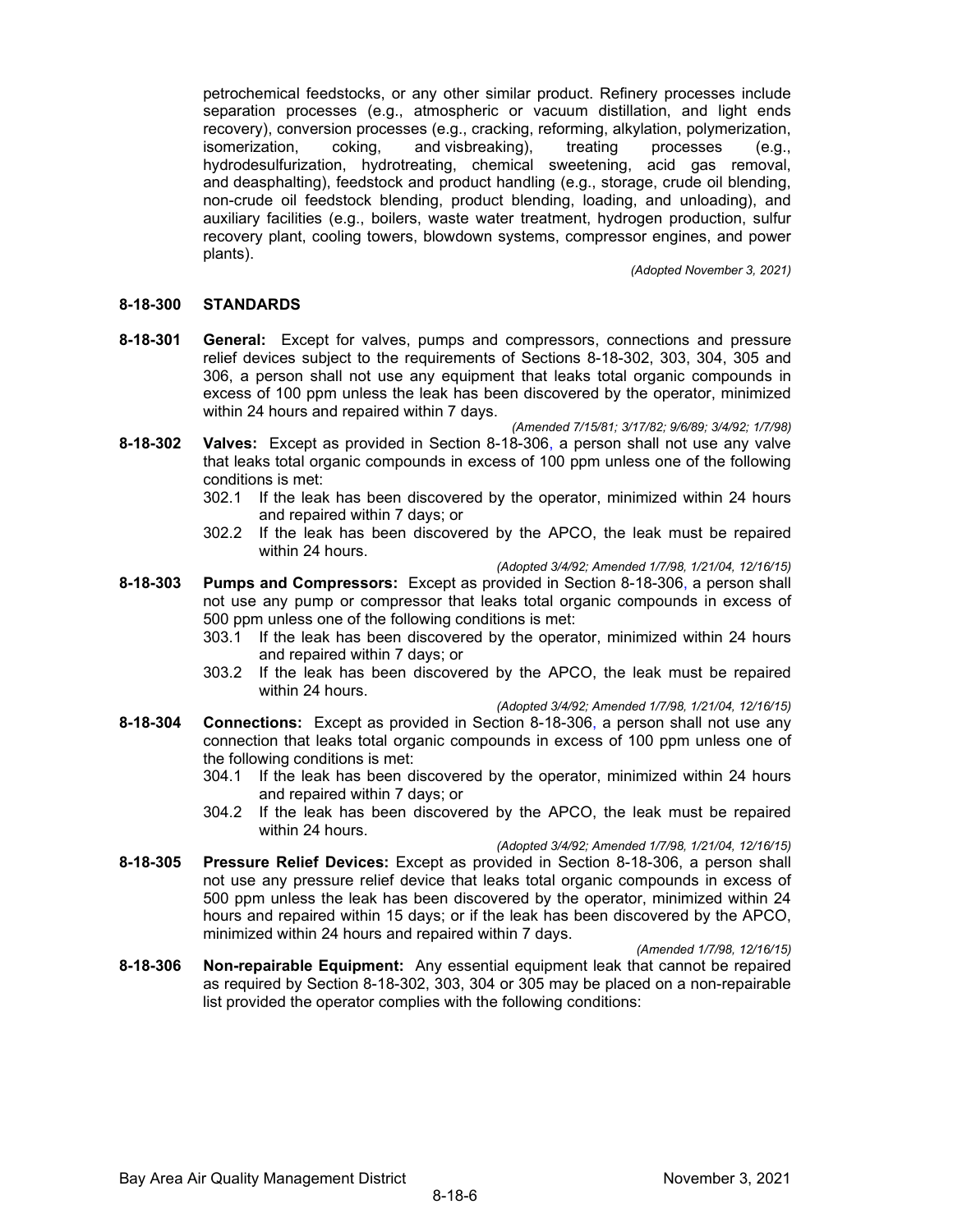- 306.1 Any essential equipment leak must be less than 10,000 ppm and mass emissions must be determined within 30 days of placing on the nonrepairable list. The APCO must be notified no less than 96 hours prior to conducting mass emissions measurements.
- 306.2 The number of individual pieces of equipment awaiting repair does not exceed that portion of the total population for each equipment type expressed in the table below, rounded to the next higher whole number.

|                                                            | <b>Total Number of Non-repairable</b><br><b>Equipment Allowed</b> |
|------------------------------------------------------------|-------------------------------------------------------------------|
| <b>Equipment</b>                                           | (%)                                                               |
| Valves and Connections as allowed<br>by Section 8-18-306.3 | 0.15% of total number of valves                                   |
| <b>Pressure Relief Devices</b>                             | 0.5% of total number of pressure<br>relief devices                |
| <b>Pumps and Compressors</b>                               | 0.5% of total number of pumps and                                 |
|                                                            | compressors                                                       |

- 306.3  $\overline{A}$  connection can be considered non-repairable equipment pursuant to Section 8-18-306 provided each non-repairable connection is counted as two valves toward the total number of non-repairable valves allowed.
- 306.4 The essential equipment is repaired or replaced within five years or at the next scheduled turnaround, whichever date comes first.

*(Adopted 3/4/92; Amended 1/7/98, 1/21/04, 12/16/15)*

**8-18-307 Liquid Leak:** A person shall not use any equipment that leaks liquid as defined in Section 8-18-211, unless the leak has been discovered by the operator, minimized within 24 hours and repaired within 7 days.

*(Adopted 3/4/92; Amended 1/7/98)*

**8-18-308 Alternate Compliance:** The requirements of Sections 8-18-301, 302, 303, 304, 305, 306 and 307 shall not apply to any facility which complies with an alternative emission reduction plan that satisfies all the requirements in Sections 8-18-405 and 406.

*(Adopted January 7, 1998)*

- **8-18-309 Open-Ended Valve or Line:** Open-ended valves or lines shall be equipped with a cap, blind flange, plug or second valve which shall seal the open end at all times except during operations requiring process fluid flow through the open-ended valve or line.
	- 309.1 When a double block and bleed system is installed, the second valve shall be operated in a manner such that the valve on the process fluid end is closed before the second valve is closed.
	- 309.2 When a double block and bleed system is in use, the bleed valve or line may remain open during operations that require venting the line between the block valves, but shall comply with Sections 8-18-309 and 309.1 at all times.
	- 309.3 When a double block and bleed system is not in use, the open end of the second valve shall not leak greater than 100 ppm.

*(Adopted December 16, 2015)*

**8-18-310 Recurrent Leaks:** If a valve, pump, compressor or PRD is found leaking more than 3 consecutive quarters, the inspection frequency shall change from quarterly to monthly pursuant to Section 8-18-407.

*(Adopted December 16, 2015)*

**8-18-311 Mass Emissions:** A person shall not use any equipment that emits total organic compounds in excess of five pounds per day except during any repair periods allowed by Sections 8-18-301, 302, 303, 304, and 305.

*(Adopted December 16, 2015)*

# **8-18-400 ADMINISTRATIVE REQUIREMENTS**

- **8-18-401 Inspection:** Any person subject to this Rule shall comply with the following inspection requirements:
	- 401.1 All equipment that has been opened during a turnaround shall be inspected for leaks within 90 days after start-up is completed following a turnaround.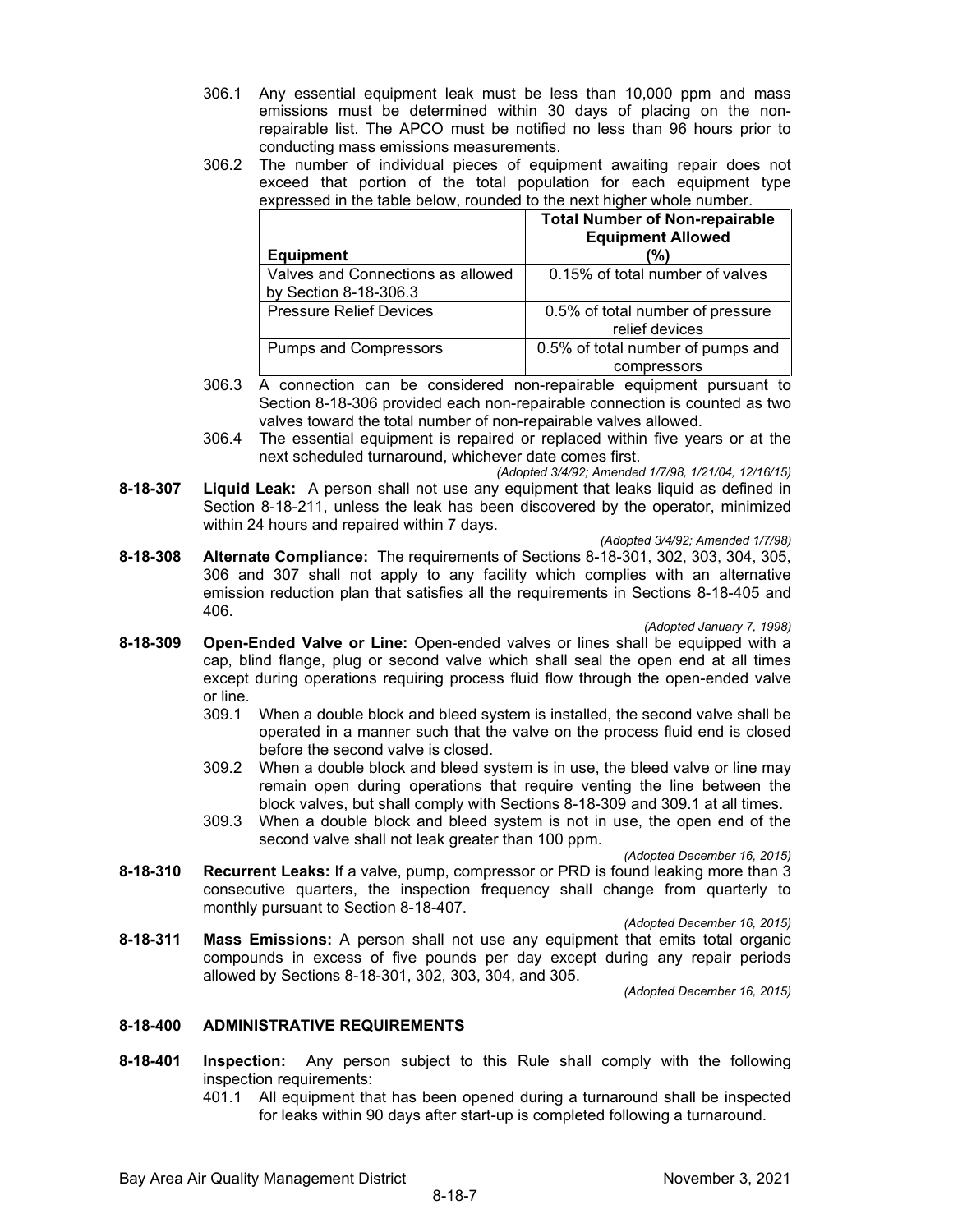- 401.2 Except as provided under Subsection 8-18-401.3, 404, 405, and 406 all valves, pressure relief devices, pumps or compressors subject to this Rule shall be inspected quarterly.
- 401.3 Inaccessible valves and pressure relief devices subject to this Rule shall be inspected at least once a year unless found leaking pursuant to Subsection 8-18-403.
- 401.4 Any equipment subject to this Rule may be inspected at any time by the APCO.
- 401.5 Any equipment found to have a leak in excess of the standard in Section 8- 18-300 shall be reinspected within 24 hours after any leak repair or minimization.
- 401.6 Any connections subject to this rule shall be inspected annually or be part of an APCO and EPA approved connection inspection program.
- 401.7 Any pressure relief device equipped with a weephole shall be inspected quarterly at the outlet of the weephole if the horn outlet is inaccessible.
- 401.8 Any pressure relief device that releases to the atmosphere shall be inspected within 5 working days after the release event.
- 401.9 Any essential equipment placed on the non-repairable list shall be inspected at least once per quarter.
- 401.10 The mass emission rate of any essential equipment placed on the nonrepairable list in accordance with Section 8-18-306 shall be determined at least once per calendar year. The APCO shall be notified no less than 96 hours prior to conducting the measurements required by this section.
- 401.11 The owner/operator shall identify the equipment and/or source of any background reading greater than 50 ppm.

*(Amended 12/16/15)*

- **8-18-402 Identification:** Any person subject to this Rule shall comply with the following identification requirements:
	- 402.1 All valves, pressure relief devices, pumps and compressors, and, effective January 1, 2017, connectors shall be identified with a unique permanent identification code approved by the APCO. This identification code shall be used to refer to the valve, connector, pressure relief device, pump or compressor location. Records for each valve, connector, pressure relief device, pump or compressor shall refer to this identification code.
	- 402.2 All equipment with a leak in excess of the applicable leak limitation in Section 8-18-300 shall be tagged with a brightly colored weatherproof tag indicating the date the leak was detected.

*(Amended 3/4/92, 1/7/98, 12/16/15)*

**8-18-403 Visual Inspection Schedule:** All pumps and compressors shall be visually inspected daily for leaks. If a leak is observed, the concentration shall be determined within 24 hours of discovery pursuant to Section 8-18-602.

*(Renumbered 1/7/98; Amended 12/16/15)*

- **8-18-404 Alternative Inspection Schedule:** The inspection frequency for valves or pumps may change from quarterly to annually provided all of the conditions in Subsection 404.1 and 404.2 are satisfied.
	- 404.1 The valve or pump has been operated leak free for five consecutive quarters; and
	- 404.2 Records are submitted to the District and approved by the APCO.
	- 404.3 The valve or pump remains leak free pursuant to the Sections 8-18-302 and 303. If a leak is discovered, the inspection frequency will revert back to quarterly.

*(Adopted 1/7/98; Amended 12/16/15)*

- **8-18-405 Alternate Emission Reduction Plan:** Any person may comply with Section 8-18- 308 by developing and submitting an alternate emission reduction plan to the APCO that satisfies all of the following conditions:
	- 405.1 The plan shall contain all information necessary to establish, document, measure progress and verify compliance with an emission reduction level set forth in this rule.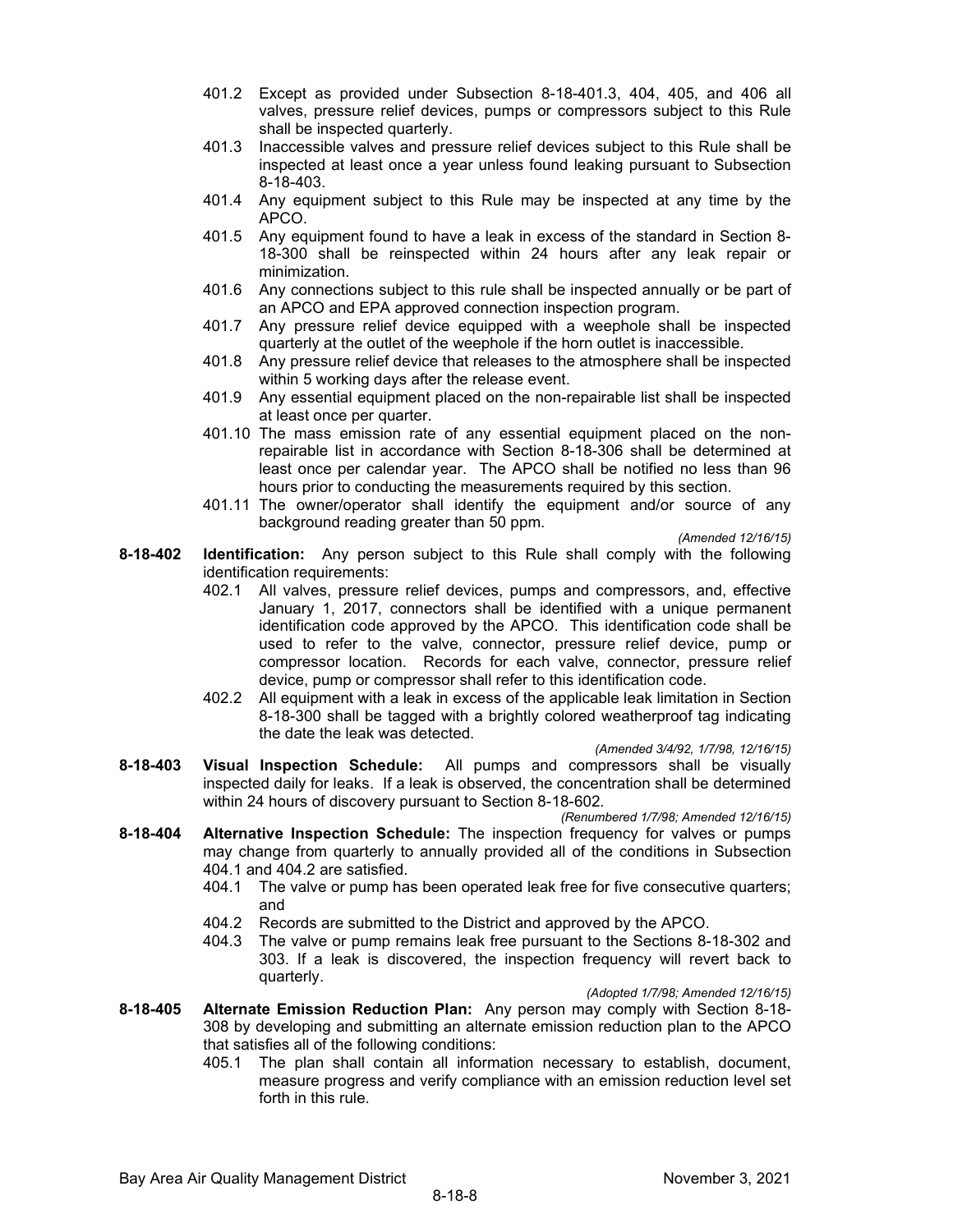- 405.2 All emission reductions must be achieved solely from equipment and connections subject to this rule.
- 405.3 Public notice and a 60-day public comment period shall be provided.
- Following the public comment period, the plan shall be submitted to and approved in writing by the EPA, Region IX prior to the APCO approval of the plan.
- 405.5 An alternate emission reduction plan must provide for emission reductions equal to or greater than required by the specific limits in this rule.

**8-18-406 Interim Compliance:** A facility is subject to the limits contained in Sections 8-18- 301, 302, 303, 304, 305, 306 and 307 until receipt of the written approvals of both the APCO and the EPA of an Alternate Emission Reduction Plan that complies with Section 8-18-405.

*(Adopted1/7/98; Amended 11/27/02)* 

- **8-18-407 Recurrent Leak Schedule:** For **a**ny valve, pump, compressor or pressure relief device found leaking in more than three consecutive quarters, a person subject to this Rule shall comply with the following requirements:
	- 407.1 The inspection frequency shall be changed from quarterly to monthly; and
	- 407.2 Records of each valve, pump, compressor and pressure relief device changed to monthly monitoring shall be submitted to the District each quarter pursuant to Section 8-18-503.1.
	- 407.3 If the valve, pump, compressor or pressure relief device remains leak free for four consecutive months pursuant to Sections 8-18-302, 303 and 305 the inspection frequency will revert back to quarterly upon request and after APCO approval.

*(Adopted December 16, 2015)*

# **8-18-500 MONITORING AND RECORDS**

**8-18-501 Portable Hydrocarbon Detector:** Any instrument used for the measurement of total organic compounds shall be a combustible gas indicator that has been approved by the APCO and meets the specifications and performance criteria of and has been calibrated in accordance with EPA Reference Method 21 (40 CFR 60, Appendix A).

*(Amended 3/17/82, 9/6/89, 3/4/92, 12/16/15)*

- **8-18-502 Records:** Any person subject to the requirements of this rule shall maintain records that provided the following information:
	- 502.1 For equipment subject to Section 8-18-402.1, the equipment identification code, equipment type and the location of the equipment.
	- 502.2 The date, time, type of repairs and corresponding leak concentrations measured on all inspections and reinspections as specified by Section 8-18- 401.
	- 502.3 Records shall be maintained for at least 5 years and shall be made available to the APCO for inspection at any time.
	- 502.4 Records of all non-repairable equipment subject to the provisions of Section 8-18-306 shall be maintained and contain the equipment identification code, equipment type, equipment location, initial leak concentration measurement and date, quarterly leak concentration measurements and dates, the duration the equipment has been on the non-repairable list, date of any repair attempts made to equipment, mass emission rate determinations, date the determination was made, last process unit turnaround date, total number of non-repairable equipment awaiting repair, and explanation why equipment was deemed essential equipment.
	- 502.5 Records of all equipment and/or sources identified as a result of background readings greater than 50 ppm.
	- 502.6 Effective January 1, 2018, Piping and Instrumentation Diagrams (P&IDs) with all components in heavy liquid service clearly identified.

*(Adopted 3/4/92; Amended 1/7/98, 12/16/15)*

**8-18-503 Reports:** Any person subject to the requirements of this rule shall submit the following information to the District:

*<sup>(</sup>Adopted 1/7/98; Amended 11/27/02)*